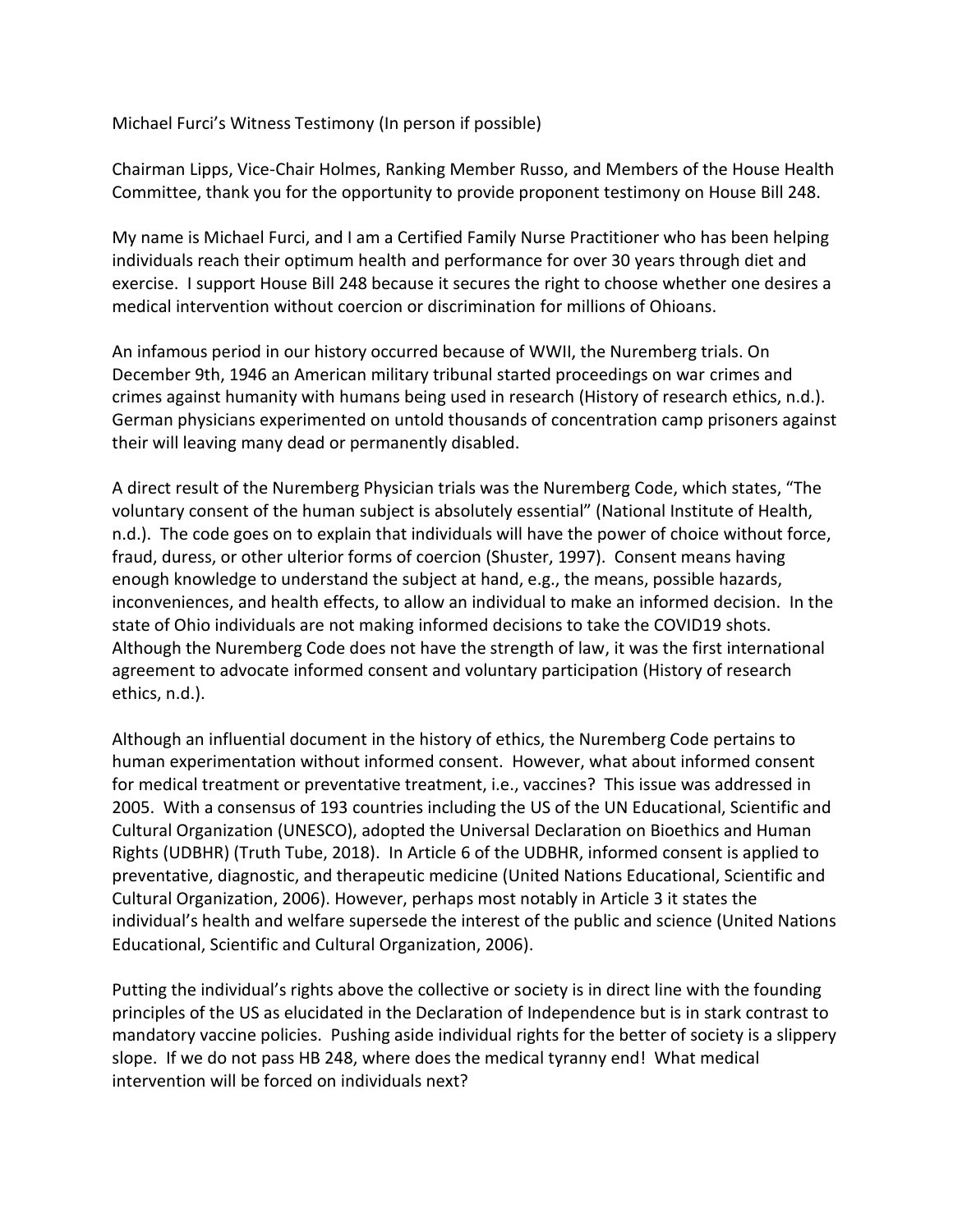In closing I would like to remind people that the number one and two most preventable causes of death in the US are smoking and obesity. I would also like to remind people that it is a person's right to eat and smoke how much they want, no matter the health consequences to themselves or the economic costs to the nation. And all the data shows the top risk factors that influence COVID 19 severity are age, obesity, type 2 diabetes, another comorbidity (e.g., hypertension), and vitamin D3 deficiency. Only one of these risk factors is not modifiable.

A 2021 study, which included 838 patients, concluded that vitamin D3 supplementation upon admission to the hospital reduced fatalities from COVID19 by 62% (Nogues et al., 2021). The researchers also found those treated with vitamin D3 were 80% less likely to be admitted to the ICU (Nogues et al., 2021). Why aren't our government leaders clamoring for a vitamin D3 supplementation passport? Or, most importantly, why haven't our government leaders discussed the importance of modifiable risk factors and their linear relationship to the severity of COVID19 symptoms and death?

Thank you once again for this opportunity to provide testimony on the need and the urgency of passing House Bill 248.

Sincerely,

Michael S. Furci